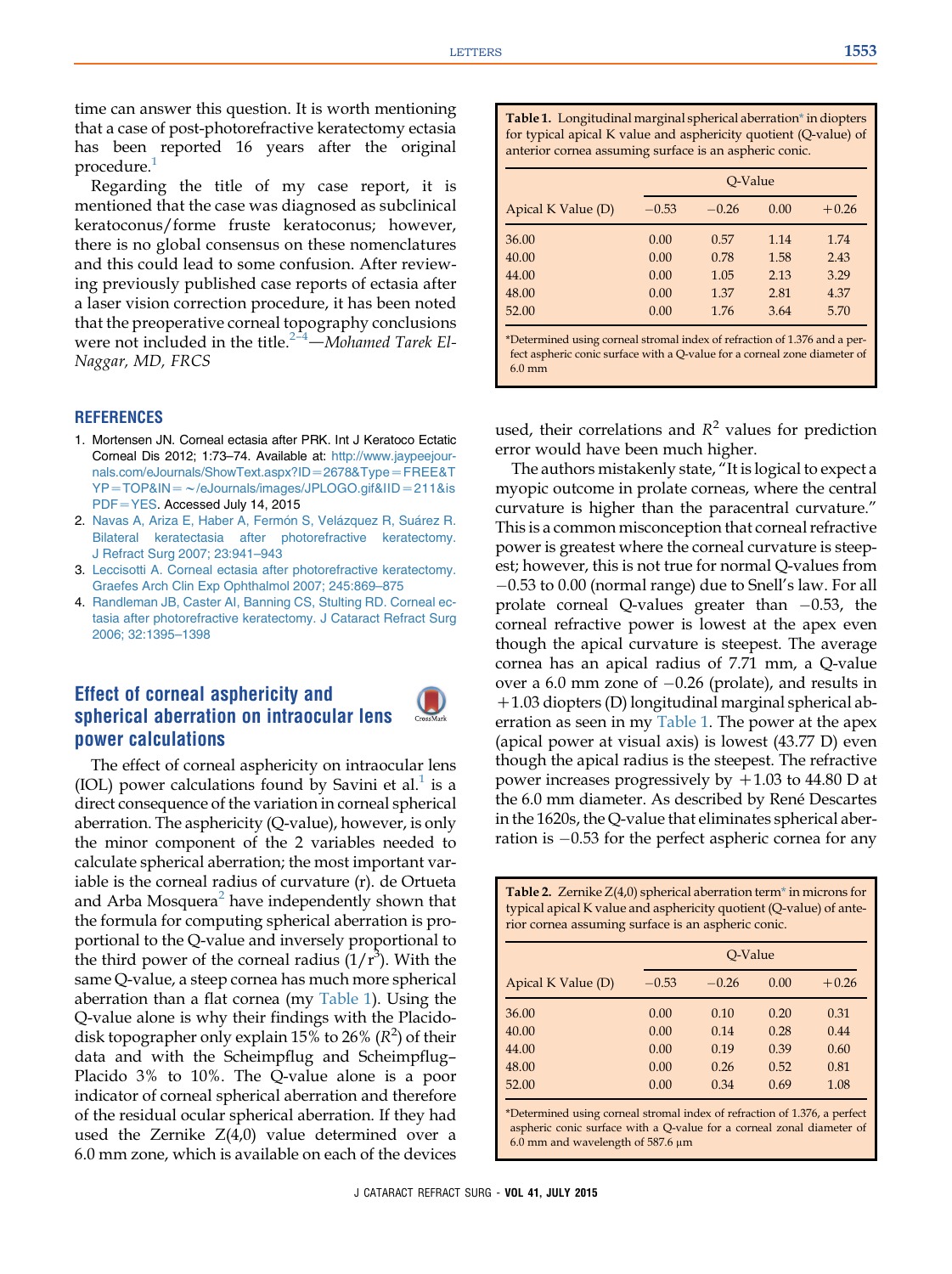<span id="page-1-0"></span>corneal apical radius. This is the only Q-value for which the corneal refractive power is constant over the entire optical zone with no spherical aberration. That the linear regression in Savini et al.'s Figure 1 crosses at a Q-value of  $-0.19$  for the Placido-disk topographer is simply a result of the optimization of the IOL constant for this device. The authors will find that the zero prediction error will occur at the mean Q-value for each device with all formulas.

The IOL used was a spherical Acrysof SA60AT (Alcon Laboratories, Inc.). Today, most surgeons realize that the best visual outcome in normal and post-myopic refractive surgical corneas is with an aspheric IOL because it compensates for the positive spherical aberration in the cornea.<sup>3</sup> The positive spherical aberration of the cornea can be measured directly with each of the topography or tomography devices used in their study using the Zernike  $Z(4,0)$  term over a 6.0 mm zone, for which the measured human average is  $+0.27$  µm and accounts for all factors causing spherical aberration (my [Table 2](#page-0-0)).<sup>3</sup> Abbott Medical Optics, Inc.  $(-0.27 \,\mu m)$ , Alcon Laboratories, Inc.  $(-0.18 \mu m)$ , and Bausch & Lomb  $(0.0 \mu m)$  all have aspheric IOLs that can be matched to the patient's measured corneal Zernike spherical aberration to achieve the minimum ocular spherical aberration. $4$  Wang and Koch $4$  also found that adding the Z(6,0) improved their results even further.

Finally and most important, the recommendation should be to use aspheric IOLs, not spherical IOLs, and then there is no need to compensate for the small portion of the prediction error from corneal asphericity. Matching the corneal spherical aberration to the closest available aspheric IOL will not only avoid the prediction error but also will significantly improve the quality of vision for visual acuity, contrast sensitivity, and nighttime driving as well as reducing patient reports of halos and glare. $5$ ,

### Jack T. Holladay, MD, MSEE Houston, Texas, USA

#### **REFERENCES**

- 1. [Savini G, Hoffer KJ, Piero Barboni P. Influence of corneal](http://refhub.elsevier.com/S0886-3350(15)00821-4/sref1) [asphericity on the refractive outcome of intraocular lens implan](http://refhub.elsevier.com/S0886-3350(15)00821-4/sref1)[tation in cataract surgery. J Cataract Refract Surg 2015;](http://refhub.elsevier.com/S0886-3350(15)00821-4/sref1) [41:785–789](http://refhub.elsevier.com/S0886-3350(15)00821-4/sref1)
- 2. [de Ortueta D, Arba Mosquera S. Mathematical properties of](http://refhub.elsevier.com/S0886-3350(15)00818-4/sref2) [asphericity: a method to calculate with asphericities \[letter\].](http://refhub.elsevier.com/S0886-3350(15)00818-4/sref2) [J Refract Surg 2008; 24:119–121; reply by A Calossi, 121](http://refhub.elsevier.com/S0886-3350(15)00818-4/sref2)
- 3. [Holladay JT, Piers PA, Koranyi G, van der Mooren M,](http://refhub.elsevier.com/S0886-3350(15)00818-4/sref3) [Norrby NES. A new intraocular lens design to reduce spherical](http://refhub.elsevier.com/S0886-3350(15)00818-4/sref3) [aberration of pseudophakic eyes. J Refract Surg 2002;](http://refhub.elsevier.com/S0886-3350(15)00818-4/sref3) [18:683–691](http://refhub.elsevier.com/S0886-3350(15)00818-4/sref3)
- 4. [Wang L, Koch DD. Custom optimization of intraocular lens](http://refhub.elsevier.com/S0886-3350(15)00818-4/sref4) [asphericity. J Cataract Refract Surg 2007; 33:1713–1720](http://refhub.elsevier.com/S0886-3350(15)00818-4/sref4)
- 5. [Packer M, Fine IH, Hoffman RS, Piers PA. Prospective random](http://refhub.elsevier.com/S0886-3350(15)00821-4/sref5)[ized trial of an anterior surface modified prolate intraocular lens.](http://refhub.elsevier.com/S0886-3350(15)00821-4/sref5) [J Refract Surg 2002; 18:692–696](http://refhub.elsevier.com/S0886-3350(15)00821-4/sref5)

6. [Kershner RM. Retinal image contrast and functional visual](http://refhub.elsevier.com/S0886-3350(15)00821-4/sref6) [performance with aspheric, silicone, and acrylic intraocular](http://refhub.elsevier.com/S0886-3350(15)00821-4/sref6) [lenses; prospective evaluation. J Cataract Refract Surg 2003;](http://refhub.elsevier.com/S0886-3350(15)00821-4/sref6) [29:1684–1694](http://refhub.elsevier.com/S0886-3350(15)00821-4/sref6)

**Reply**: We thank Dr. Holladay for his thoughtful analysis and attention to our study. We agree with him that the effect of corneal asphericity (ie, of the Q-value) on the refractive outcomes of IOL implantation might be a consequence of the variation in spherical aberration; that is, the  $Z(4,0)$  Zernike coefficient. We therefore reanalyzed our data following his suggestions. For this purpose, we relied on the measurements of the Scheimpflug–Placido topographer, which can evaluate both the anterior and posterior corneal surfaces. Using a 6.0 mm diameter, the mean  $Z(4,0)$  coefficient was 0.28  $\mu$ m  $\pm$  0.11 (SD) when measured from the anterior corneal surface and  $0.30 \pm 0.11$  µm when measured from both corneal surfaces. As expected, the Q-values were correlated with the  $Z(4,0)$  values from the anterior corneal surface ( $r = 0.4465$ ,  $R^2 = 0.1993$ ,  $P < .0001$ ), as well as from both corneal surfaces  $(r = 0.3969, R^2 = 0.1575, P < .0001).$ 

However, we could not confirm Holladay's hypothesis that the  $R^2$  coefficients would have been much higher if the Z(4,0) values had been used instead of the Q-values. As shown in Table 1, once we regressed the refraction prediction error over the spherical aberration, the  $R^2$  coefficients were similar or even lower than those reported in our original study. Adding data from the posterior corneal surface did not affect the statistical results.

These findings likely depend on the small pupil typical of cataract patients, such as those in our sample, in which the mean photopic pupil diameter was  $2.5 \pm 0.7$  mm (range 1.47 to 4.56 mm). Such a small pupil makes the 6.0 mm diameter Z(4,0) coefficient an unrealistic parameter, especially under mesopic and photopic conditions.

For this reason we also measured the  $Z(4,0)$  coefficient with the same diameter of the patient's pupil measured by the Scheimpflug–Placido topographer. For the anterior corneal surface it dropped to  $0.20 \pm 0.02$  and was no longer correlated with the Q-value (although the correlation with the prediction error was maintained with all formulas but Haigis').

On the other hand, the low  $R^2$  coefficients found with both the Q-value and the  $Z(4,0)$  coefficient mean that the contribution of corneal asphericity and spherical aberration to the refraction prediction error is only moderate, although clinically and statistically significant. We all know that the most important factor